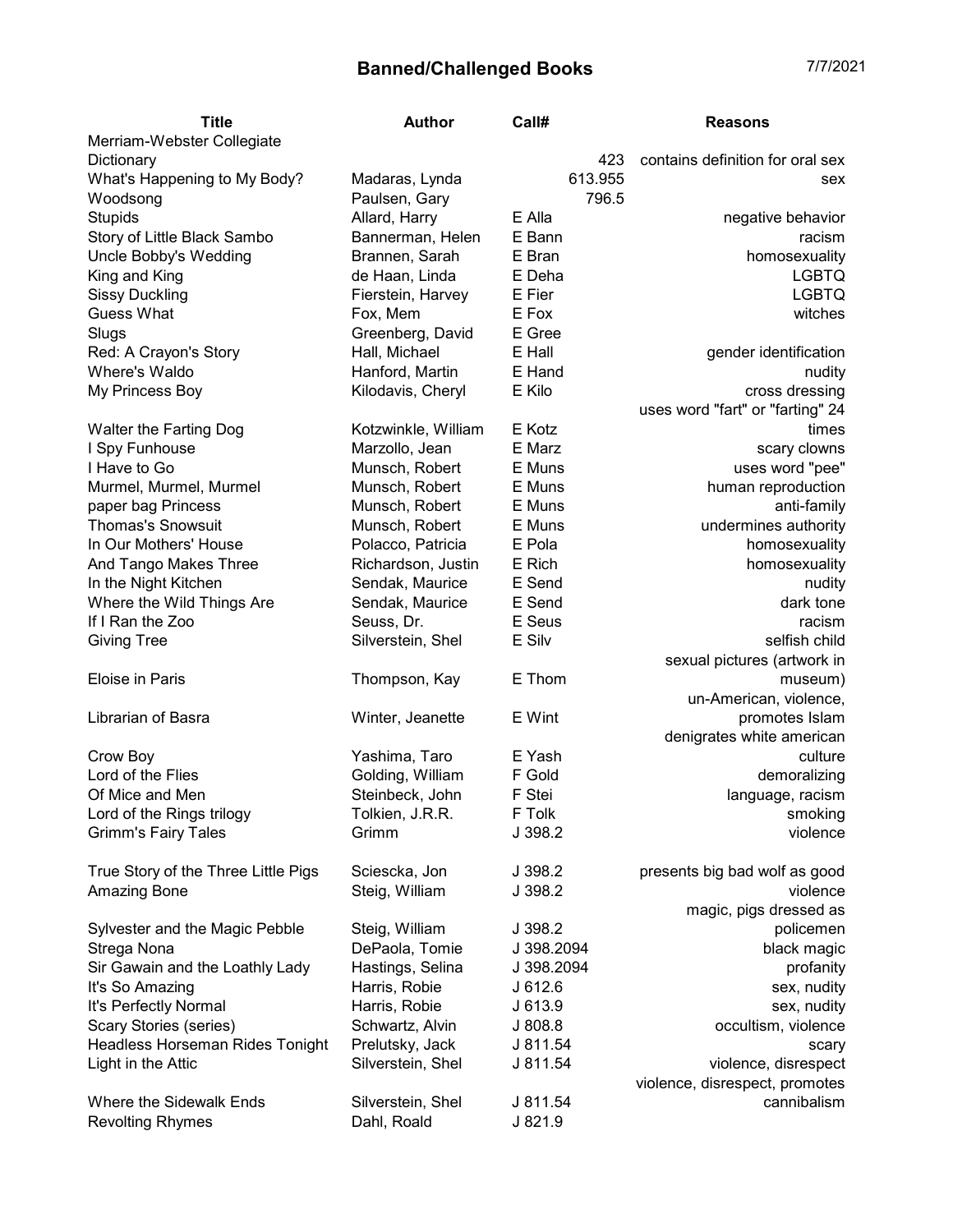| <b>Title</b>                       | <b>Author</b>                            | Call#                             | <b>Reasons</b>                                   |
|------------------------------------|------------------------------------------|-----------------------------------|--------------------------------------------------|
| Greatest: Muhammad Ali             | Myers, Walter Dean                       | J B Ali                           |                                                  |
| Diary of a Young Girl              | Frank, Anne                              | J B Frank                         | sex, dark tone                                   |
| Crispin: Cross of Lead             | Avi                                      | J Fantasy Avi 1<br>J Fantasy Baum | socialism, witches perceived                     |
| Wizard of Oz                       | Baum, L. Frank                           | Wiza 1<br>J Fantasy Brue          | as good                                          |
| <b>Bad Kitty for President</b>     | Bruel, Nick                              | Bad 5                             | contains a grawlix                               |
| Alice's Adventures in Wonderland   | Carroll, Lewis                           | J Fantasy Carr<br>J Fantasy Coop  | drugs, violence                                  |
| Dark is Rising                     | Cooper, Susan                            | Dark 2                            |                                                  |
| Charlie and the Chocolate Factory  | Dahl, Roald                              | J Fantasy Dahl                    | "poor philosophy of life"                        |
| James and the Giant Peach          | Dahl, Roald                              | J Fantasy Dahl                    | magic, drugs/alcohol<br>sexism ("all witches are |
| Witches                            | Dahl, Roald                              | J Fantasy Dahl                    | women")                                          |
| <b>Girl Named Disaster</b>         | Farmer, Nancy                            | J Fantasy Farm                    |                                                  |
| Chronicles of Narnia (series)      | Lewis, C.S.                              | J Fantasy Lewi                    | occultism, violence                              |
|                                    |                                          | J Fantasy Lewi                    |                                                  |
| Prince Caspian                     | Lewis, C.S.                              | Chro 3                            | mysticism and paganism                           |
|                                    |                                          | J Fantasy Pull                    |                                                  |
| <b>Golden Compass</b>              | Pullman, Philip                          | His 1                             | religious viewpoint                              |
|                                    |                                          | J Fantasy Pull                    |                                                  |
| Subtle Knife                       | Pullman, Philip                          | His 2                             | atheist overtones                                |
|                                    |                                          | J Fantasy Pull                    | character drinks wine, "anti-                    |
| Amber Spyglass                     | Pullman, Philip                          | His 3                             | Christian"                                       |
| Harry Potter (series)              | Rowling, J.K.                            | J Fantasy Rowl                    | witchcraft                                       |
|                                    |                                          | J Fantasy Sach                    |                                                  |
| Wayside School is Falling Down     | Sachar, Louis                            | Ways 2<br>J Fantasy Stro          | undermines authority                             |
| Golem's Eye                        | Stroud, Jonathan                         | Bart 2                            | occultism                                        |
| <b>Gulliver's Travels</b>          | Swift, Jonathan                          | J Fantasy Swit                    | public urination                                 |
|                                    |                                          |                                   | putting animals level with                       |
| Charlotte's Web                    | White, E.B.                              | J Fantasy Whit                    | humans                                           |
| Drama                              | Telgemeier, Raina                        | J GN Telg                         | sex                                              |
|                                    |                                          | J History Alco                    | severe punishment of a female                    |
| Little Women                       | Alcott, Louisa May                       | Litt 1                            | character                                        |
| My Brother Sam is Dead             | Collier, James<br>Curtis, Christopher    | J History Coll                    | language, violence                               |
| Watsons Go to Birmingham, 1963     | Paul                                     | J History Curt                    | language, violence                               |
| Catherine, Called Birdy            | Cushman, Karen                           | J History Cush                    |                                                  |
| Midwife's Apprentice               | Cushman, Karen                           | J History Cush                    | "a roll in the hay", paganism                    |
| <b>Oliver Twist</b>                | Dickens, Charles                         | J History Dick                    |                                                  |
| Summer of My German Soldier        | Greene, Bette                            | J History Gree                    | language, racism, sex                            |
| Out of the Dust                    | Hesse, Karen                             | J History Hess                    |                                                  |
| Journal of Scott Pendleton Collins | Myers, Walter Dean                       | J History Myer                    |                                                  |
| Lyddie                             | Paterson, Katherine<br>Speare, Elizabeth | J History Pate                    |                                                  |
| Witch of Blackbird Pond            | George                                   | J History Spea                    | witchcraft, viloence                             |
| <b>Bomb</b>                        | Taylor, Theodore                         | J History Tayl                    |                                                  |
| Timothy of the Cay                 | Taylor, Theodore                         | J History Tayl                    |                                                  |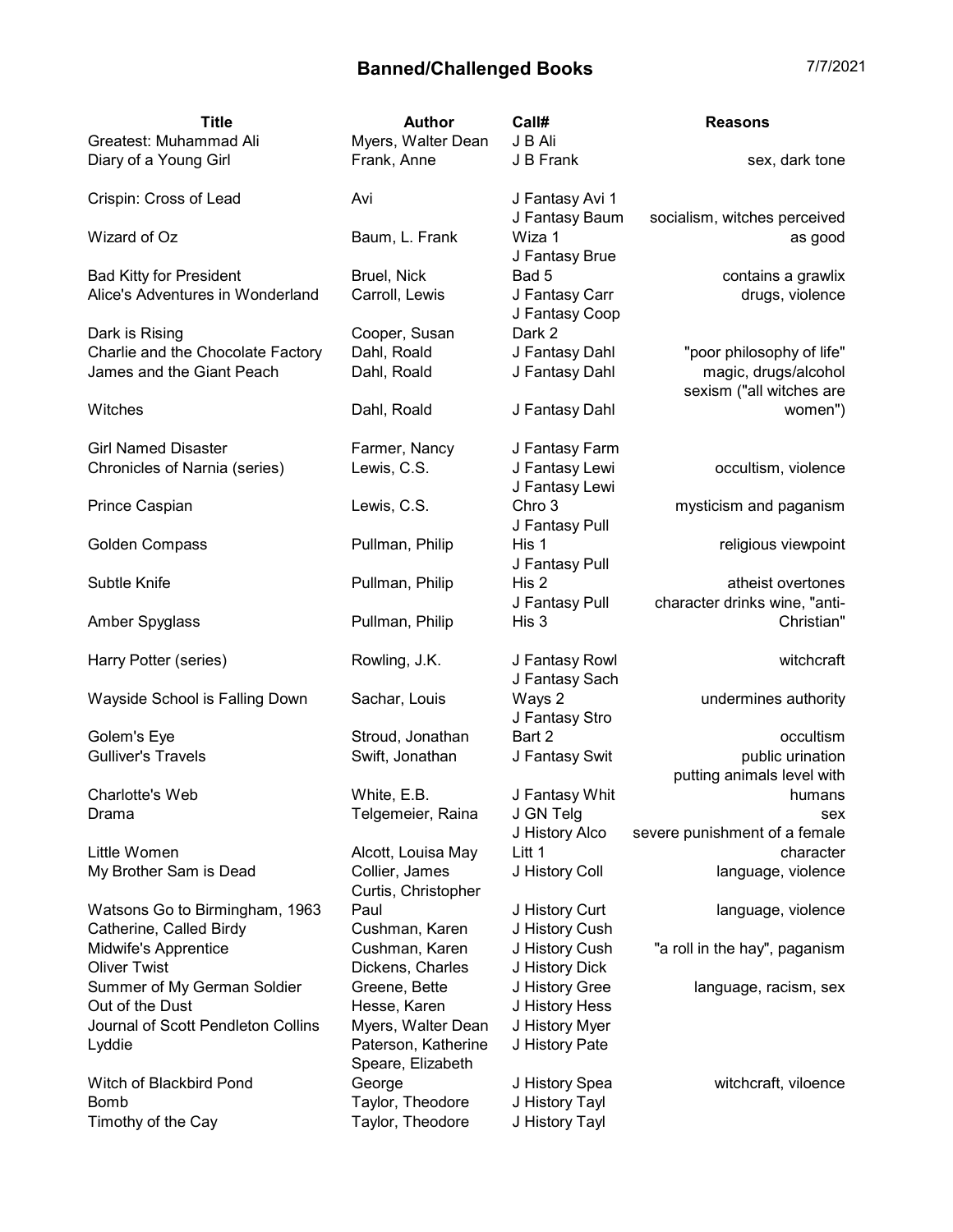| <b>Title</b>                                      | <b>Author</b>                        | Call#                               | <b>Reasons</b>                             |
|---------------------------------------------------|--------------------------------------|-------------------------------------|--------------------------------------------|
| Land                                              | Taylor, Mildred                      | J History Tayl<br>Loga 1            | racial slur                                |
| Roll of Thunder, Hear My Cry                      | Taylor, Mildred                      | J History Tayl<br>Loga 4            | language, racially biased                  |
| Road to Memphis                                   | Taylor, Mildred                      | J History Tayl<br>Loga <sub>6</sub> |                                            |
| Adventures of Huckleberry Finn                    | Twain, Mark                          | J History Twai                      | racism, language<br>questionable morals of |
| Adventures of Tom Sawyer                          | Twain, Mark                          | J History Twai                      | protagonist                                |
| Journey to Topaz                                  | Uchida, Yoshiko                      | J History Uchi                      |                                            |
|                                                   |                                      | J History Wild                      |                                            |
| Little House on the Prairie                       | Wilder, Laura Ingalls                | Litt <sub>2</sub>                   | racism                                     |
| Devil's Arithmetic                                | Yolen, Jane                          | J History Yole                      |                                            |
| Coraline                                          | Gaiman, Neil<br>Naylor, Phyllis      | J Horror Gaim                       |                                            |
| Witch's Sister (series)                           | Reynolds                             | J Horror Nayl                       | witchcraft                                 |
| Witches of Worm                                   | Snyder, Zilpha Keatley J Horror Snyd |                                     |                                            |
| Goosebumps (series)                               | Stine, R.L.                          | J Horror Stin                       |                                            |
| From the Mixed-Up Files of Mrs.                   |                                      |                                     |                                            |
| Basil E. Frankweiler                              | Konigsburg, E.L.                     | J Mystery Koni                      |                                            |
| <b>Westing Game</b>                               | Raskin, Ellen                        | J Mystery Rask                      | violence                                   |
| Mr. Popper's Penguins<br>Who Was That Masked Man, | Atwater, Richard                     | J Reality Atwa                      |                                            |
| Anyway?                                           | Avi                                  | J Reality Avi                       |                                            |
| Are you There God? It's Me Margaret Blume, Judy   |                                      | J Reality Blum                      | religious differences, puberty             |
| <b>Blubber</b>                                    | Blume, Judy                          | J Reality Blum                      | language, bullying                         |
| It's Not the End of the World                     | Blume, Judy                          | J Reality Blum                      | divorce                                    |
| Superfudge                                        | Blume, Judy                          | J Reality Blum                      | profane and immoral                        |
| Tales of a Fourth Grade Nothing                   | Blume, Judy                          | J Reality Blum                      |                                            |
| Frindle                                           | Clements, Andrew                     | J Reality Clem                      |                                            |
| Crazy Lady                                        | Conly, Leslie                        | J Reality Conl                      | language                                   |
| Walk Two Moons                                    | Creech, Sharon                       | J Reality Cree                      |                                            |
| <b>Because of Winn Dixie</b>                      | DiCamillo, Katie                     | J Reality Dica                      | profanity                                  |
|                                                   |                                      | J Reality Este                      |                                            |
| Moffats                                           | Estes, Eleanor                       | Moff 1                              |                                            |
|                                                   |                                      |                                     | questionable morals of                     |
| Harriet the Spy                                   | Fitzhugh, Louise                     | J Reality Fitz                      | protagonist                                |
| <b>Whipping Boy</b>                               | Fleischman, Sid                      | J Reality Flei                      |                                            |
|                                                   |                                      | J Reality Gant                      |                                            |
| Joey Pigza Loses Control                          | Gantos, Jack<br>George, Jean         | Joey 2                              |                                            |
| Julie of the Wolves                               | Craighead                            | J Reality Geor                      | violence                                   |
| Olive's Ocean                                     | Henkes, Kevin                        | J Reality Henk                      | language, sex                              |
| King of the Wind                                  | Henry, Marguerite                    | J Reality Henr                      |                                            |
| When Zachary Beaver Came to                       |                                      |                                     |                                            |
| Town                                              | Holt, Kimberly                       | J Reality Holt                      |                                            |
| Up a Road Slowly                                  | Hunt, Irene                          | J Reality Hunt                      |                                            |
| View from Saturday                                | Konigsburg, E.L.                     | J Reality Koni                      |                                            |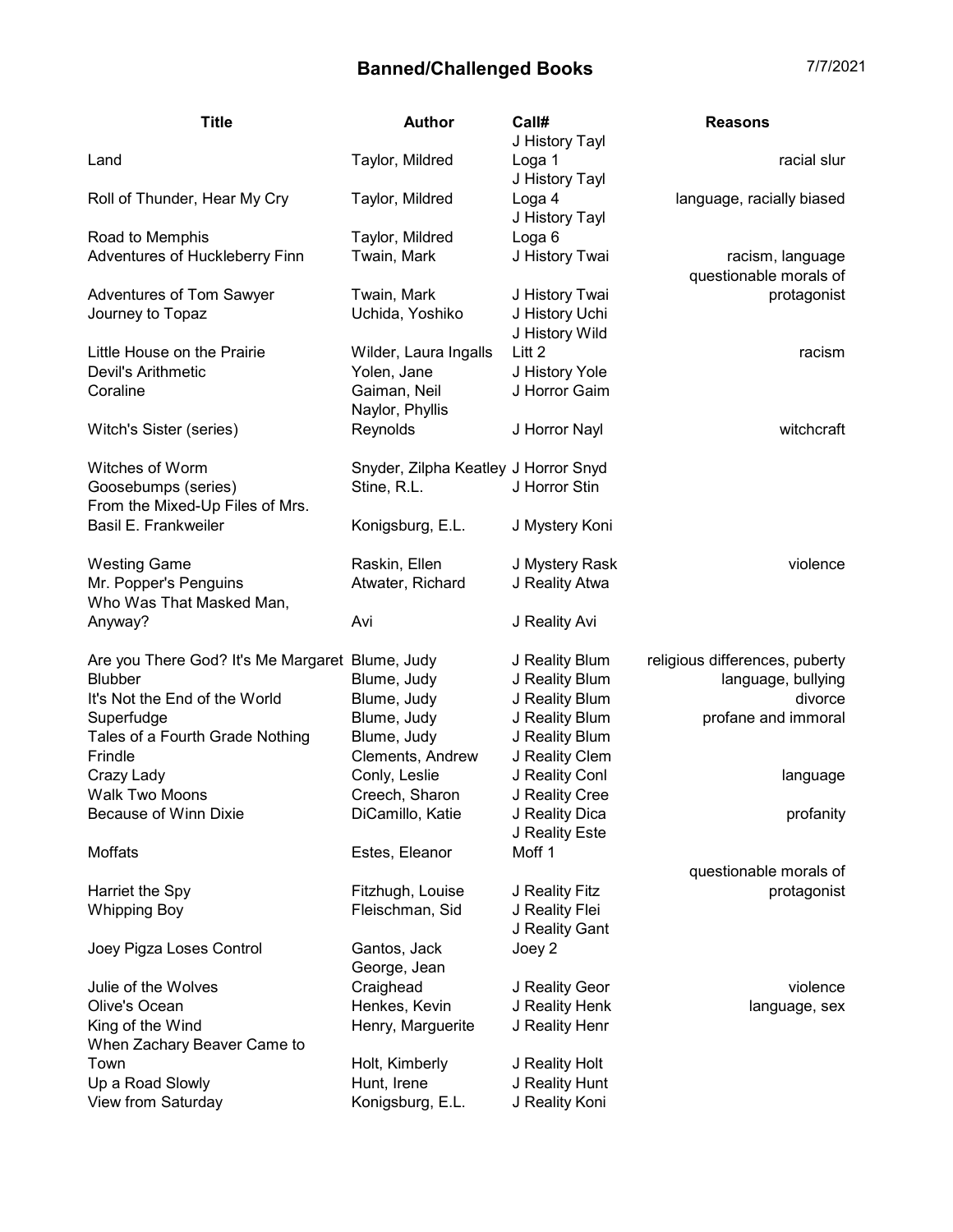| 4<br>/7/202 |
|-------------|
|-------------|

| <b>Title</b>                         | Author                                  | Call#<br>J Reality Leng | <b>Reasons</b>                    |
|--------------------------------------|-----------------------------------------|-------------------------|-----------------------------------|
| Troubling a Star                     | L'Engle, Madeline                       | Aust 5                  |                                   |
|                                      |                                         |                         | violence, dark tone, "politically |
| Call of the Wild                     | London, Jack                            | J Reality Lond          | dangerous"                        |
| Junie B Jones series                 | Park, Barbara                           | J Reality Park          | negative content, slang           |
| <b>Bridge to Terabithia</b>          | Paterson, Katherine                     | J Reality Pate          | language, death                   |
| <b>Great Gilly Hopkins</b>           | Paterson, Katherine                     | J Reality Pate          | taking Lord's name in vain        |
| Jacob Have I Loved                   | Paterson, Katherine                     | J Reality Pate          |                                   |
| Higher Power of Lucky                | Patron, Susan                           | J Reality Patr          | contains word "scrotum"           |
| Dogsong                              | Paulsen, Gary                           | J Reality Paul          |                                   |
|                                      |                                         | J Reality Paul          |                                   |
| Hatchet                              | Paulsen, Gary                           | Bria 1                  | violence                          |
| Freak the Mighty                     | Philbrick, Rodman                       | J Reality Phil          |                                   |
| How to Eat Fried Worms               | Rockwell, Thomas                        | J Reality Rock          | language, violence                |
| Holes                                | Sachar, Louis                           | J Reality Sach          |                                   |
|                                      |                                         | J Reality Sach          |                                   |
| Marvin redpost: Is He a Girl?        | Sachar, Louis                           | Marv 3                  | cross dressing                    |
| Series of Unfortunate Events         | Snicket, Lemony                         | J Reality Snic          | child abuse, negative thoughts    |
| <b>Headless Cupid</b>                | Snyder, Zilpha Keatley J Reality Snyd 1 |                         |                                   |
| Call it Courage                      | Spery, Armstrong                        | J Reality Sper          |                                   |
| Loser                                | Spinelli, Jerry                         | J Reality Spin          |                                   |
| Maniac Magee                         | Spinelli, Jerry                         | J Reality Spin          |                                   |
| Wringer                              | Spinelli, Jerry                         | J Reality Spin          |                                   |
|                                      |                                         | J Reality Spin          |                                   |
| Stargirl                             | Spinelli, Jerry                         | Star 1                  |                                   |
|                                      |                                         | J Sci-Fi Covi My        |                                   |
| My Teacher Glows in the Dark         | Coville, Bruce                          | 3                       | uses words fart and armpit        |
| George's Marvelous Medicine          | Dahl, Roald                             | J Sci-Fi Dahl           |                                   |
|                                      | Haddix, Margaret                        | J Sci-Fi Hadd           |                                   |
| Among the Hidden (series)            | Peterson                                | Shad                    | violence, anti-government         |
|                                      |                                         |                         | good vs evil conflict,            |
|                                      |                                         | J Sci-Fi Leng           | undermines Christianity,          |
| Wrinkle in Time                      | L'Engle, Madeline                       | Time 1                  | promotes witchcraft               |
| Captain Underpants (series)          | Pilkey, Dav                             | J Sci-Fi Pilk           | violence, language, disrespect    |
|                                      |                                         |                         | (in China) for promoting          |
| Green Eggs and Ham                   | Seuss, Dr.                              | <b>JR Seus</b>          | Marxist ideals                    |
| Hop on Pop                           | Seuss, Dr.                              | <b>JR Seus</b>          | violence                          |
| Inner City Mother Goose              | Merriam, Eve                            | MG 398.8 Merr           |                                   |
| Hobbit                               | Tolkien, J.R.R.                         | <b>SF Tolk</b>          | paganism<br>anti family,          |
|                                      |                                         |                         | drugs/alcohol/smoking, cultural   |
|                                      |                                         |                         | insensitivity, gampling,          |
| Absolutely True Diary of a Part Time |                                         |                         | language, sex, violence,          |
| Indian                               | Alexie, Sherman                         | YA F Alex               | bullying                          |
|                                      | Anderson, Laurie                        |                         |                                   |
| Catalyst                             | Halse                                   | YA F Ande               |                                   |
|                                      | Anderson, Laurie                        |                         |                                   |
| Speak                                | Halse                                   | YA F Ande               | alcohol, sex, language, rape      |
|                                      |                                         |                         |                                   |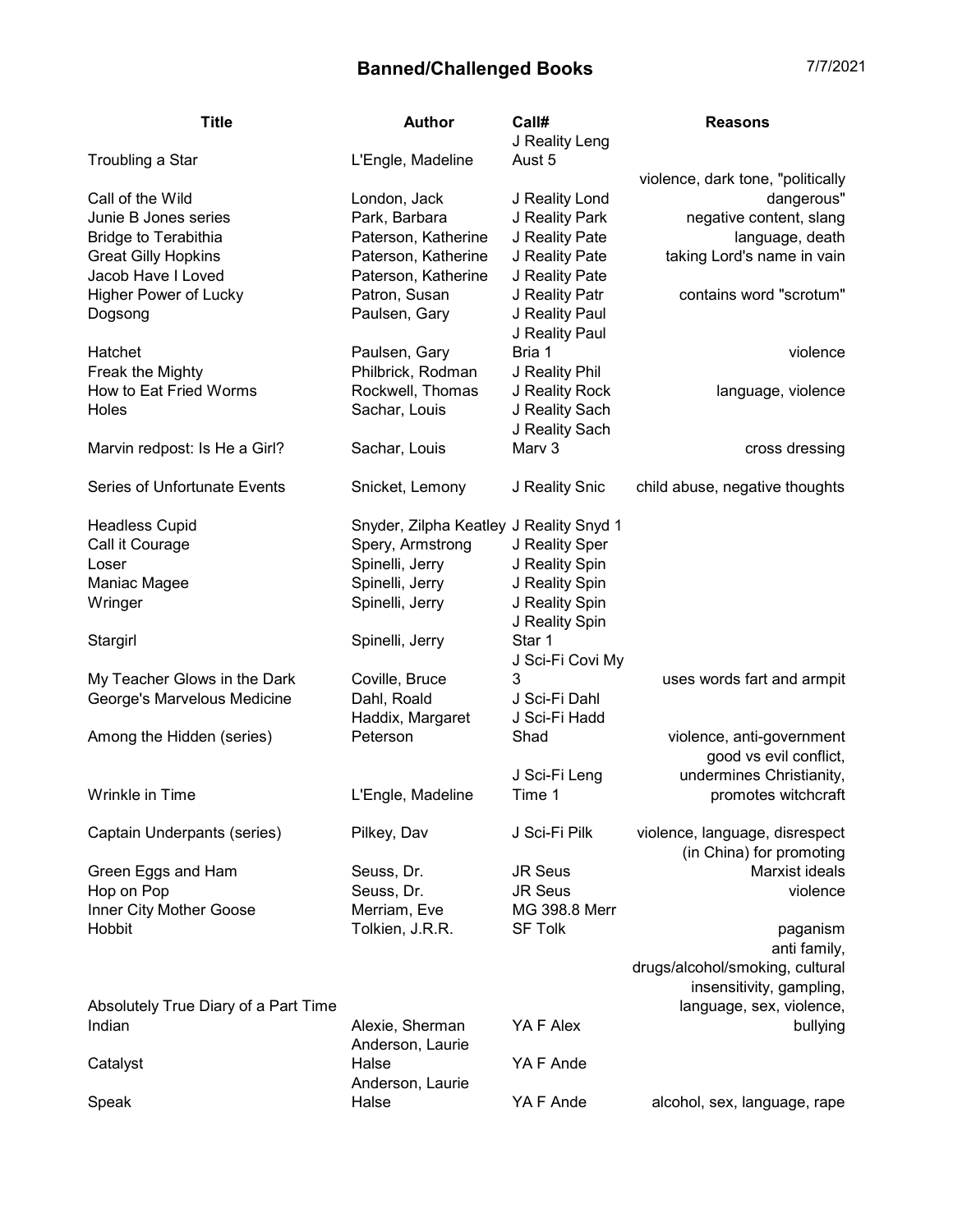| <b>Title</b>                 | <b>Author</b>             | Call#                            | <b>Reasons</b>                  |
|------------------------------|---------------------------|----------------------------------|---------------------------------|
|                              | Anderson, Laurie          |                                  | language, sex, child abuse,     |
| Twisted                      | Halse<br>Anderson, Laurie | YA F Ande                        | suicide, drugs                  |
| Wintergirls                  | Halse                     | YA F Ande                        | eating disorders, cutting       |
| Thirteen Reasons Why         | Asher, Jay                | YA F Ashe                        | suicide, drugs, sex             |
| House of Night series        | Cast, P.C.                | YA F Cast Hous                   | sex, nudity                     |
|                              |                           |                                  | drugs/alcohol/smoking,          |
| Perks of Being a Wallflower  | Chbosky, Stephen          | YA F Chbo<br>YA F Coll Hung      | homosexuality, language, sex    |
| <b>Hunger Games</b>          | Collins, Suzanne          | 1                                | violence                        |
| I am the Cheese              | Cormier, Robert           | YA F Corm                        | depressing, vulgar, sex         |
| <b>Truth About Forever</b>   | Dessen, Sarah             | YA F Dess                        |                                 |
|                              |                           | YA F Elke Perf                   | sex, drugs, alcohol, violence,  |
| <b>Perfect Chemistry</b>     | Elkeles, Simon            | 1<br>YA F Farm Matt              | profanity                       |
| House of the Scorpion        | Farmer, Nancy             | 1                                |                                 |
| Just One Day                 | Forman, Gayle             | YA F Form                        | sex, alcohol, language          |
| Neverwhere                   | Gaiman, Neil              | YA F Gaim                        | sex                             |
| Abundance of Katherines      | Green, John               | YA F Gree                        | sex                             |
| Fault in Our Stars           | Green, John               | YA F Gree                        | language, sex, death            |
| Looking for Alaska           | Green, John               | YA F Gree                        | drugs/alcohol/smoking, sex      |
| Hoot                         | Hiaasen, Carl             | YA F Hiaa                        |                                 |
|                              |                           |                                  | drugs/alcohol, violence, broken |
| <b>Outsiders</b>             | Hinton, S. E.             | YA F Hint                        | homes                           |
| Identical                    | Hopkins, Ellen            | YA F Hopk<br>YA F Hopk           | abuse                           |
| Crank                        | Hopkins, Ellen            | Cran 1<br>YA F Hopk              | drugs, language, sex            |
| Glass                        | Hopkins, Ellen            | Cran 2<br>YA F Horo Alex         | drugs, violence                 |
| Snakehead                    | Horowitz, Anthony         | 7                                | crime, gang violence            |
| You Don't Know Me            | Klass, David              | YA F Klas                        |                                 |
| Boy Meets Boy                | Levithan, David           | YA F Levi                        |                                 |
| Two Boys Kissing             | Levithan, David           | YA F Levi                        | homosexuality                   |
|                              |                           | YA F Lowr Give                   | violence, infanticide,          |
| Giver                        | Lowry, Lois               | 1                                | euthenasia                      |
|                              |                           | YA F Lowr Give                   |                                 |
| <b>Gathering Blue</b>        | Lowry, Lois               | $\overline{2}$<br>YA F Lyga Jasp |                                 |
| I Hunt Killers               | Lyga, Barry               | 1                                | violence                        |
|                              |                           | YA F Mead                        |                                 |
| Vampire Academy series       | Mead, Richelle            | Vamp                             | sex, nudity                     |
| <b>Twilight series</b>       | Meyer, Stephenie          | YA F Meye Twil                   | sex, religious beliefes         |
| All the Bright Places        | Niven, Jennifer           | YA F Nive                        | pornographic                    |
| What Happened to Lani Garver | Plum-Ucci, Carol          | YA F Plum                        |                                 |
|                              |                           | YA F Plum Stee                   |                                 |
| Body of Christopher Creed    | Plum-Ucci, Carol          | 1                                | suicide, sex                    |
| Scars                        | Rainfield, Cheryl         | YA F Rain                        | cutting, abuse, homosexuality   |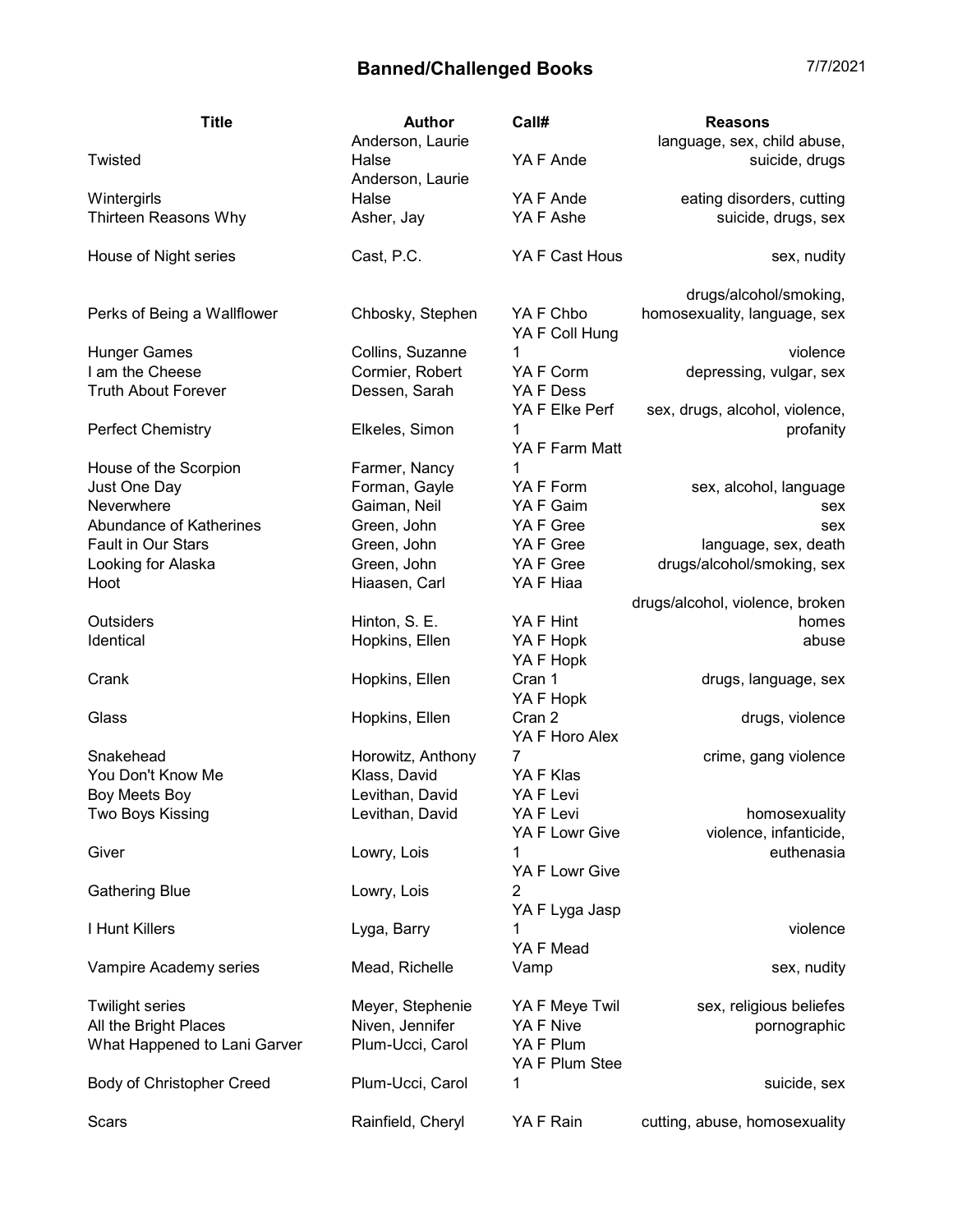| <b>Title</b>                                         | <b>Author</b>        | Call#                       | <b>Reasons</b>                        |
|------------------------------------------------------|----------------------|-----------------------------|---------------------------------------|
| <b>Eleanor and Park</b>                              | Rowell, Rainbow      | YA F Rowe<br>YA F Shus Unwi | sex, language                         |
| Unwind                                               | Shusterman, Neal     | 1                           |                                       |
| <b>Hate You Give</b>                                 | Thomas, Angie        | YA F Thom                   | vulgarity                             |
| Feed                                                 | Anderson, Michael T. |                             |                                       |
| Christmas Rat                                        | Avi                  |                             |                                       |
| Devil's Storybook                                    | Babbitt, Natalie     |                             |                                       |
| Hanging On to Max                                    | Bechard, Margaret    |                             |                                       |
| Rose and the Beast                                   | Block, Francesca Lia |                             |                                       |
| Weetzie Bat                                          | Block, Francesca Lia |                             |                                       |
| <b>Witch Baby</b>                                    | Block, Francesca Lia |                             |                                       |
| Tangerine                                            | Bloor, Edward        |                             |                                       |
| Deenie                                               | Blume, Judy          |                             | sex                                   |
| Iggie's House                                        | Blume, Judy          |                             | racism                                |
| One in the Middle is the Green                       |                      |                             |                                       |
| Kangaroo                                             | Blume, Judy          |                             |                                       |
| Otherwise Known as Sheila the Great Blume, Judy      |                      |                             | issues not appropriate to<br>audience |
| Starring Sally J. Freedman as Herself Blume, Judy    |                      |                             |                                       |
| Forever in blue: the fourth summer of Brashares, Ann |                      |                             | sex, alcohol                          |
| Second Summer of the Sisterhood                      | Brashares, Ann       |                             |                                       |
| Sisterhood of the Traveling Pants                    | Brashares, Ann       |                             | <b>LGBTQ</b>                          |
| Moves Make the Man                                   | Brooks, Bruce        |                             |                                       |
| <b>Skeleton Man</b>                                  | Bruchac, Joseph      |                             |                                       |
| Cracker Jackson                                      | Byars, Betsy         |                             |                                       |
| <b>Trouble River</b>                                 | Byars, Betsy         |                             |                                       |
| Rundown                                              | Cadnum, Michael      |                             |                                       |
| My Father the Nutcase                                | Caseley, Judith      |                             |                                       |
|                                                      |                      |                             | perpetuates negative                  |
| Al Capone Does My Shirts                             | Choldenko            |                             | stereotypes                           |
| How You Were Born                                    | Cole, Joanna         |                             | sex                                   |
| <b>Many Stones</b>                                   | Coman, Carolyn       |                             |                                       |
| What Jamie saw                                       | Coman, Carolyn       |                             |                                       |
| Chocolate War                                        | Cormier, Robert      |                             | language, sex, violence               |
| We All Fall Down                                     | Cormier, Robert      |                             |                                       |
| Bloomability                                         | Creech, Sharon       |                             | sex, language, religion,              |
| Staying fat for Sarah Byrnes                         | Crutcher, Chris      |                             | abortion                              |
| <b>Ballad of Lucy Whipple</b>                        | Cushman, Karen       |                             |                                       |
| Miseducation of Cameron Post                         | Danforth, Emily      |                             | homosexuality                         |
| <b>Robinson Crusoe</b>                               | DeFoe, Daniel        |                             |                                       |
| Someone Like You                                     | Dessen, Sarah        |                             |                                       |
| This Lullaby                                         | Dessen, Sarah        |                             |                                       |
| Little Brother                                       | Doctorow, Cory       |                             | politics, promoting hackers           |
| Double Dutch                                         | Draper, Sharon       |                             |                                       |
|                                                      |                      |                             |                                       |

Tears of a Tiger **Draper**, Sharon Money Hungry **Flake, Sharon**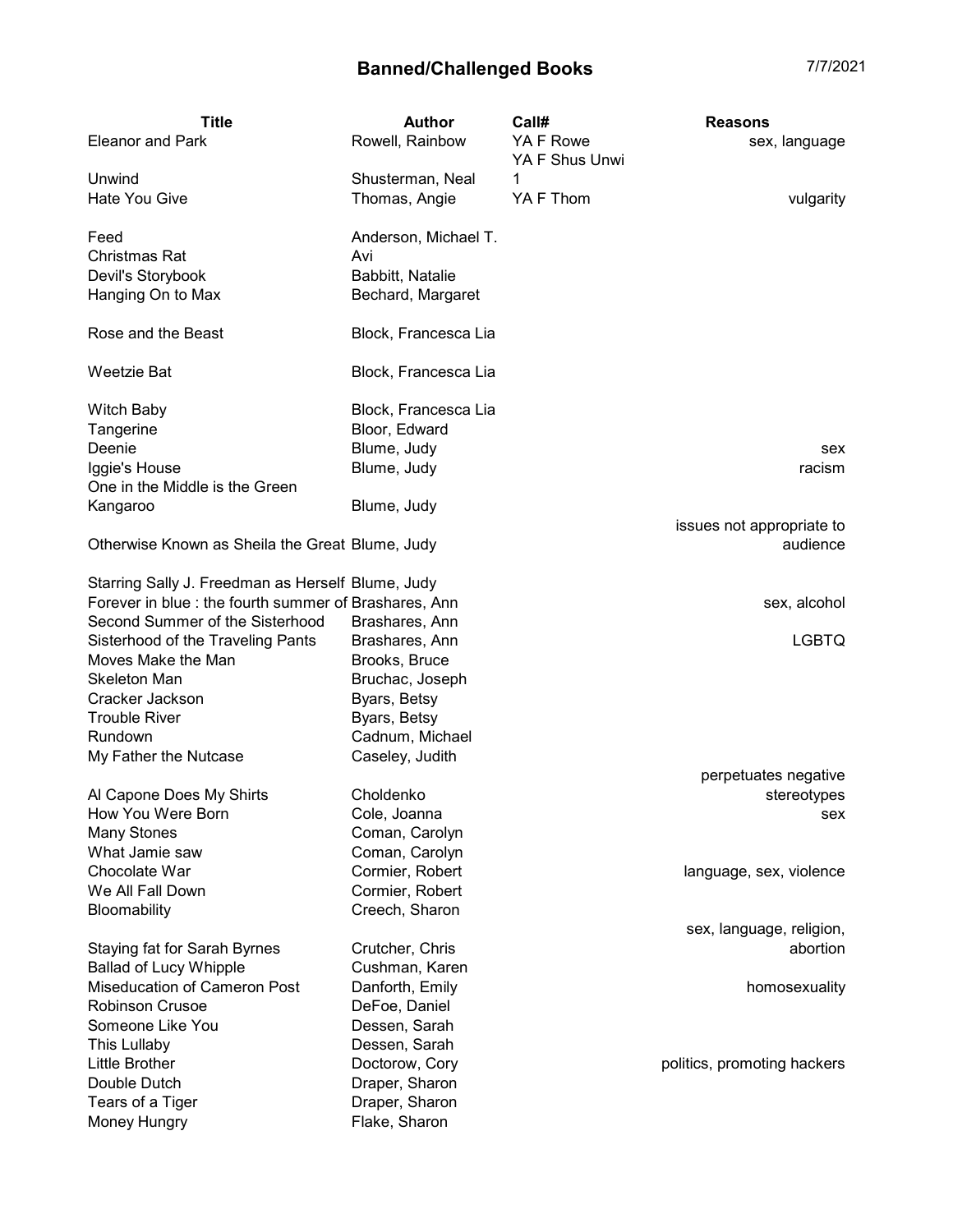| <b>Title</b>                         | <b>Author</b>               | Call# | <b>Reasons</b>             |
|--------------------------------------|-----------------------------|-------|----------------------------|
| Whirligig                            | Fleischman, Paul            |       |                            |
| Saturnalia                           | Fleischman, Sid             |       |                            |
| <b>Breaking Point</b>                | Flinn, Alex                 |       |                            |
| <b>Breathing Underwater</b>          | Flinn, Alex                 |       |                            |
| Slave Dancer                         | Fox, Paula                  |       |                            |
| This Gorgeous Game                   | Freitas, Donna              |       | abuse by religious figure  |
| Two Queens of Heaven                 | Gates, Doris                |       |                            |
| Lily's Crossing                      | Giff, Patricia              |       |                            |
| Paper Towns                          | Green, John                 |       | language, sex, misogyny    |
| Don't You Dare Read This, Mrs.       | Haddix, Margaret            |       |                            |
| Dunphrey                             | Peterson                    |       |                            |
|                                      | Haddix, Margaret            |       |                            |
| <b>Leaving Fishers</b>               | Peterson                    |       |                            |
| Witness                              | Hesse, Karen                |       |                            |
| Heaven                               | Johnson, Angela             |       |                            |
|                                      |                             |       | drugs, sexual innuendo,    |
| <b>Bermudez Triangle</b>             | Johnson, Maureen            |       | homosexuality              |
| <b>Ruby Bridges</b>                  | Johnson, Tori               |       | language                   |
| Moon of Two Dark Horses              | Keehn, Sally                |       |                            |
| Pinkerton, Behave                    | Kellogg, Steven             |       | too scary                  |
| No Condition is Permanent            | Kessler, Christina          |       |                            |
| Lessons from a Dead Girl             | Knowles, Jo                 |       | language, sex              |
| Silent to the Bone                   | Konigsburg, E.L.            |       |                            |
| <b>Star Split</b>                    | Lasky, Kathryn              |       |                            |
| Ghost Boy                            | Lawrence, Lain              |       |                            |
| Lost Flower Children                 | Lisle, Janet Taylor         |       |                            |
| Willow and Twig                      | Little, Jean                |       |                            |
| Anastasia series                     | Lowry, Lois                 |       | language                   |
| <b>Taking Care of Terrific</b>       | Lowry, Lois                 |       |                            |
| Dunk                                 | Lubar, David                |       |                            |
| <b>Extreme Elvin</b>                 | Lynch, Chris                |       |                            |
| Freewill                             | Lynch, Chris                |       |                            |
| Earth, My Butt, and Other Big, Round |                             |       |                            |
| <b>Things</b>                        | Mackler, Carolyn            |       | language, sex, anti-family |
| Love and Other Four Letter Words     | Mackler, Carolyn            |       | alcohol, sex               |
| Good Night, Mr. Tom                  | Magorian, Michelle          |       |                            |
| Memory<br>Corner of the Universe     | Mahy, Margaret              |       |                            |
| War Within                           | Martin, Ann<br>Matas, Carol |       |                            |
| <b>Exiles</b>                        | McKay, Hilary               |       |                            |
| Jubilee Journey                      | Meyer, Carolyn              |       |                            |
| <b>White Lilacs</b>                  | Meyer, Carolyn              |       |                            |
| <b>Fallen Angels</b>                 | Myers, Walter Dean          |       | language, violence, racism |
| Fast Sam Cool Clyde and Stuff        | Myers, Walter Dean          |       |                            |
| <b>Glory Field</b>                   | Myers, Walter Dean          |       |                            |
| Monster                              | Myers, Walter Dean          |       |                            |
| Slam                                 | Myers, Walter Dean          |       |                            |
|                                      |                             |       | language, violence, sexual |
| Sunrise Over Fallujah                | Myers, Walter Dean          |       | assault                    |
|                                      | Naylor, Phyllis             |       |                            |
| Alice (series)                       | Reynolds                    |       | sex, homosexuality         |
|                                      |                             |       |                            |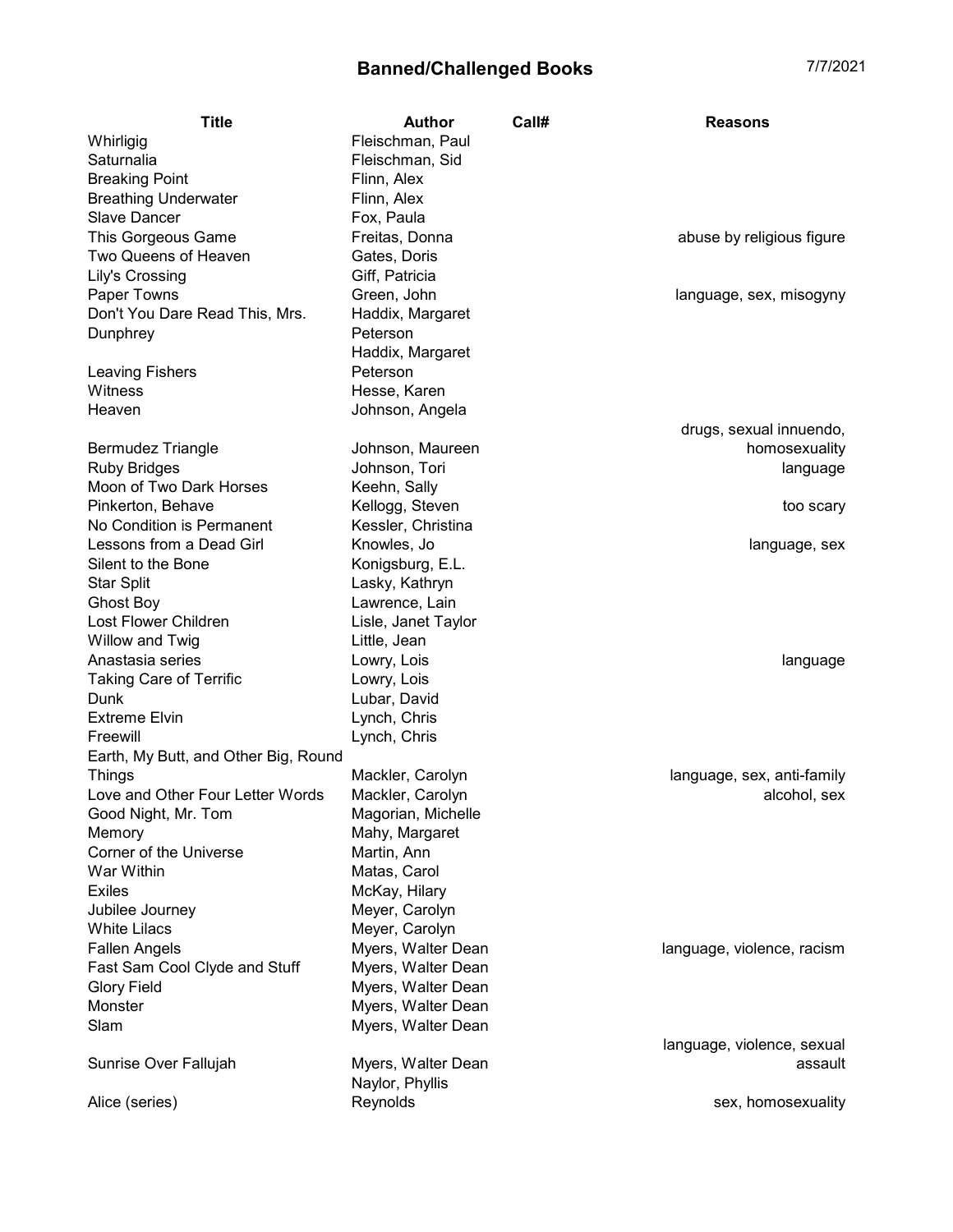Title **Author** Call# Reasons

| Alice on the Outside<br>Harris and Me                | Naylor, Phyllis<br>Reynolds<br>Paulsen, Gary |                              |
|------------------------------------------------------|----------------------------------------------|------------------------------|
| Monument                                             | Paulsen, Gary                                |                              |
| Sarny: a Life Remembered                             | Paulsen, Gary                                |                              |
| Are You In the House Alone                           | Peck, Richard                                |                              |
| Strays Like Us                                       | Peck, Richard                                |                              |
| Nightmares: Poems to Trouble Your                    |                                              |                              |
| Sleep                                                | Prelutsky, Jack                              | scary                        |
| <b>Time Windows</b>                                  | Reiss, Kathryn                               |                              |
| <b>Break with Charity</b>                            | Rinaldi, Ann                                 |                              |
| Hero                                                 | Rottman, S. L.                               |                              |
| Boy Who Lost his Face                                | Sachar, Louis                                |                              |
| Cross Your Fingers, Spit in Your Hat Schwartz, Alvin |                                              |                              |
|                                                      |                                              | kidnapping, unsatisfactory   |
| Living Dead Girl                                     | Scott, Eizabeth                              | ending                       |
| Words by Heart                                       | Sebestyen, Ouida                             |                              |
| Downsiders                                           | Shusterman, Neal                             |                              |
| <b>Shadow Club</b>                                   | Shusterman, Neal                             |                              |
| Interstellar Pig                                     | Sleator, William                             |                              |
| Singularity                                          | Sleator, William                             |                              |
| <b>Taste of Blackberries</b>                         | Smith, Doris                                 |                              |
| One of Those Hideous Books Where                     |                                              |                              |
| the Mother Dies                                      | Sones, Sonya                                 | sex                          |
| What My Mother Doesn't Know                          | Sones, Sonya                                 | sex, language                |
|                                                      | Staples, Suzanne                             |                              |
| Shiva's Fire                                         | Fisher                                       |                              |
| <b>Red Pony</b>                                      | Steinbeck, John                              |                              |
| Cay                                                  | Taylor, Theodore                             | racism                       |
| Surviving the Applewhites                            | Tolan, Stephanie<br>Van Draanen,             |                              |
| Sammy Keyes and the Hotel Thief                      | Wendelin                                     |                              |
| Bad, Badder, Baddest                                 | Voigt, Cynthia                               |                              |
| Dicey's Song                                         | Voigt, Cynthia                               |                              |
| It's Not Easy Being Bad                              | Voigt, Cynthia                               |                              |
| Izzy, Willy-Nilly                                    | Voigt, Cynthia                               |                              |
| When She Hollers                                     | Voigt, Cynthia                               |                              |
|                                                      |                                              | language, sex, drugs,        |
| Gossip Girl series                                   | Von Ziegesar, Cecily                         | homosexuality                |
| Kidnapping of Suzie Q                                | Waddell, Martin                              |                              |
| Caged Eagles                                         | Walters, Eric                                |                              |
| My Guy                                               | Weeks, Sarah                                 |                              |
| <b>Black Mirror</b>                                  | Werlin, nancy                                |                              |
| Killer's Cousin                                      | Werlin, Nancy                                |                              |
| <b>Homeless Bird</b>                                 | Whelan, Gloria                               |                              |
| <b>Belle Prater's Boy</b>                            | White, Ruth                                  |                              |
| Nasreen's Secret School                              | Winter, Jeanette                             | violence, un-American        |
|                                                      |                                              | "anti-Christian", profanity, |
| Dragonwings                                          | Yep, Laurence                                | drugs, alcohol               |
| Traitor                                              | Yep, Laurence                                |                              |
| Armageddon Summer                                    | Yolen, Jane                                  |                              |